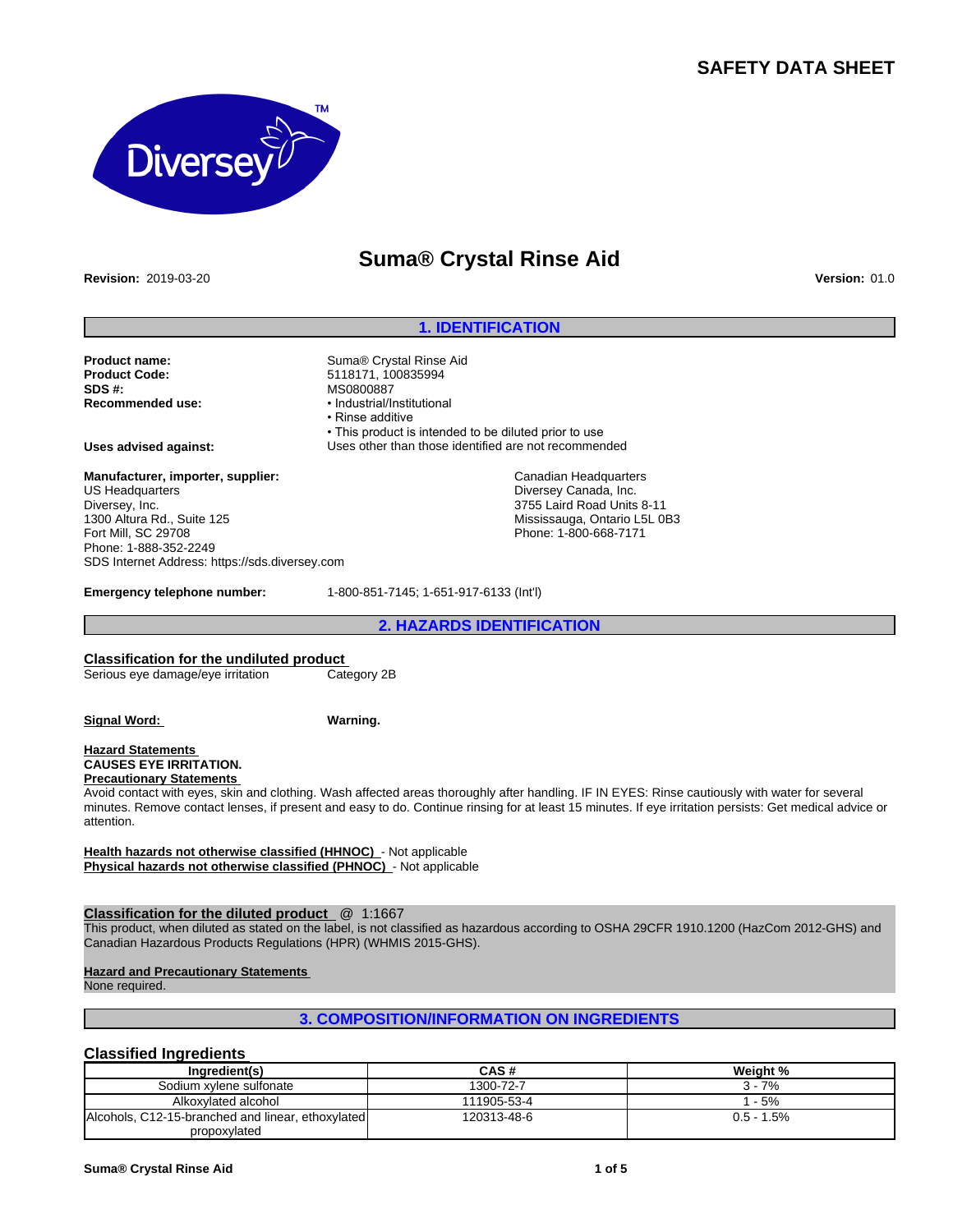## **4. FIRST AID MEASURES**

## **Undiluted Product:**

**Eyes:** IF IN EYES: Rinse cautiously with water for several minutes. Remove contact lenses, if present and easy to do. Continue rinsing for at least 15 minutes. If eye irritation persists: Get medical advice/attention.

**Skin:** No specific first aid measures are required.

**Inhalation:** No specific first aid measures are required.

**Ingestion:** Rinse mouth with water.

**Most Important Symptoms/Effects:** No information available. **Immediate medical attention and special treatment needed** Not applicable.

#### **Diluted Product:**

**Eyes:** Rinse with plenty of water. **Skin:** No specific first aid measures are required **Inhalation:** No specific first aid measures are required **Ingestion:** IF SWALLOWED: Call a Poison Center (1-800-851-7145) or doctor/physician if you feel unwell.

#### **5. FIRE-FIGHTING MEASURES**

**Specific methods:** No special methods required<br> **Suitable extinguishing media:** The product is not flammable **Specific hazards:** None known.

The product is not flammable. Extinguish fire using agent suitable for surrounding fire.

**Special protective equipment for firefighters:** As in any fire, wear self-contained breathing apparatus pressure-demand, MSHA/NIOSH (approved or equivalent) and full protective gear.

**Extinguishing media which must not be used for safety reasons:** No information available.

## **6. ACCIDENTAL RELEASE MEASURES**

**Environmental precautions and clean-up methods:**

**Personal precautions:** Put on appropriate personal protective equipment (see Section 8.). Clean-up methods - large spillage. Absorb spill with inert material (e.g. dry sand or earth), then place in a chemical waste container. Use a water rinse for final clean-up.

## **7. HANDLING AND STORAGE**

**Handling:** Wash thoroughly after handling. Avoid prolonged or repeated contact with skin. Avoid contact with eyes. FOR COMMERCIAL AND INDUSTRIAL USE ONLY.

**Storage:** Keep tightly closed in a dry, cool and well-ventilated place. **Aerosol Level (if applicable) :** Not applicable.

## **8. EXPOSURE CONTROLS / PERSONAL PROTECTION**

**Exposure Guidelines:** This product, as supplied, does not contain any hazardous materials with occupational exposure limits established by the region specific regulatory bodies.

#### **Undiluted Product:**

**Engineering measures to reduce exposure:** No special ventilation requirements. General room ventilation is adequate.

**Personal Protective Equipment** 

**Eye protection:** No personal protective equipment required under normal use conditions. **Hand protection:** No personal protective equipment required under normal use conditions. **Skin and body protection:** No personal protective equipment required under normal use conditions. **Respiratory protection:** No personal protective equipment required under normal use conditions. **Hygiene measures:** Handle in accordance with good industrial hygiene and safety practice.

#### **Diluted Product:**

**Engineering measures to reduce exposure:** Good general ventilation should be sufficient to control airborne levels.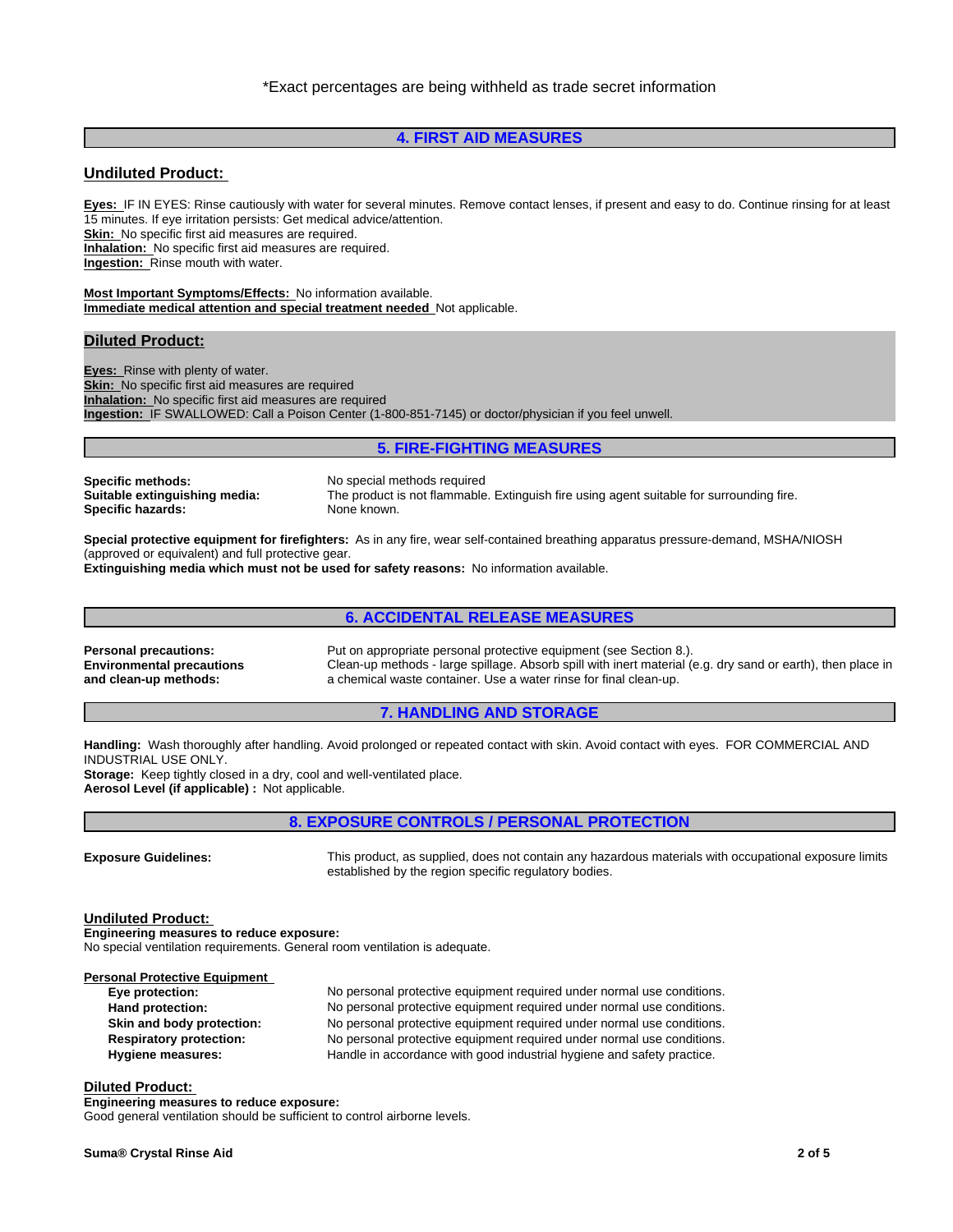**Personal Protective Equipment** 

**Eye protection:** No personal protective equipment required under normal use conditions. **Hand protection:** No personal protective equipment required under normal use conditions. **Skin and body protection:** No personal protective equipment required under normal use conditions. **Respiratory protection:** No personal protective equipment required under normal use conditions. Hygiene measures: **Handle in accordance with good industrial hygiene and safety practice.** 

#### **9. PHYSICAL AND CHEMICAL PROPERTIES**

**Explosion limits: - upper:** Not determined **- lower:** Not determined **Physical State:** Liquid **Color:** Clear Dark Blue **Color:** Clear Dark Blue **Color:** Clear Dark Blue **Color:** Characteristic Surfactant **Evaporation Rate:** No information available **Odor threshold:** No information available. **Boiling point/range:** Not determined **Melting point/range:** Not determined **Decomposition temperature:** Not determined **Autoiqnition temperature:** Not information available **Burger Communisty Completely Soluble Autoignition temperature:** No information available **Solubility in other solvents:** No information available **Relative Density (relative to water):** 1.013 **Density: 8.45** Ibs/gal 1.013 Kg/L **Density: No information available Bulk density:** No information available **Vapor pressure:** No information available.<br>**Flash point (°F):** >200°F > 93.3 °C **Alter and Alter Point Automation coefficient (n-octanol/water): N Viscosity:** 5 No information available **Elemental Phosphorus:** 0.00 % by wt.<br>**VOC:** 0 % \* **VOC:** 0 % \*<br>**Flammability (Solid or Gas):** Not applicable **by the set of the corrosion of metals:** Not corrosive **Flammability (Solid or Gas): Not applicable Sustained combustion:** Not applicable

**Vapor density:** No information available **Partition coefficient (n-octanol/water):** No information available

**Dilution pH:** 4.25 **Dilution Flash Point (°F):** > °F > 93.4 °C **VOC % by wt. at use dilution:** 0 %

\* - Title 17, California Code of Regulations, Division 3, Chapter 1, Subchapter 8.5, Article 2, Consumer Products, Sections 94508

**10. STABILITY AND REACTIVITY**

**Reactivity:** Not Applicable **Stability:** The product is stable<br> **Hazardous decomposition products:** None reasonably foreseeable. **Hazardous decomposition products:**<br>Materials to avoid: **Conditions to avoid:** No information available.

Do not mix with any other product or chemical unless specified in the use directions.

**11. TOXICOLOGICAL INFORMATION**

**Information on likely routes of exposure:**

Skin contact, Inhalation, Eye contact

**Delayed, immediate, or chronic effects and symptoms from short and long-term exposure Skin contact:** Unlikely to be irritant in normal use.

**Eye contact:** Causes eye irritation. Symptoms may include discomfort, redness, and watering. **Ingestion:** May be irritating to mouth, throat and stomach. Symptoms may include stomach pain and nausea. **Inhalation:** May be irritating to nose, throat, and respiratory tract. Symptoms may include coughing and difficulty breathing. **Sensitization:** No known effects. **Target Organs (SE):** None known **Target Organs (RE):** None known

**Numerical measures of toxicity ATE - Oral (mg/kg):** >5000

**12. ECOLOGICAL INFORMATION**

**Ecotoxicity:** No information available.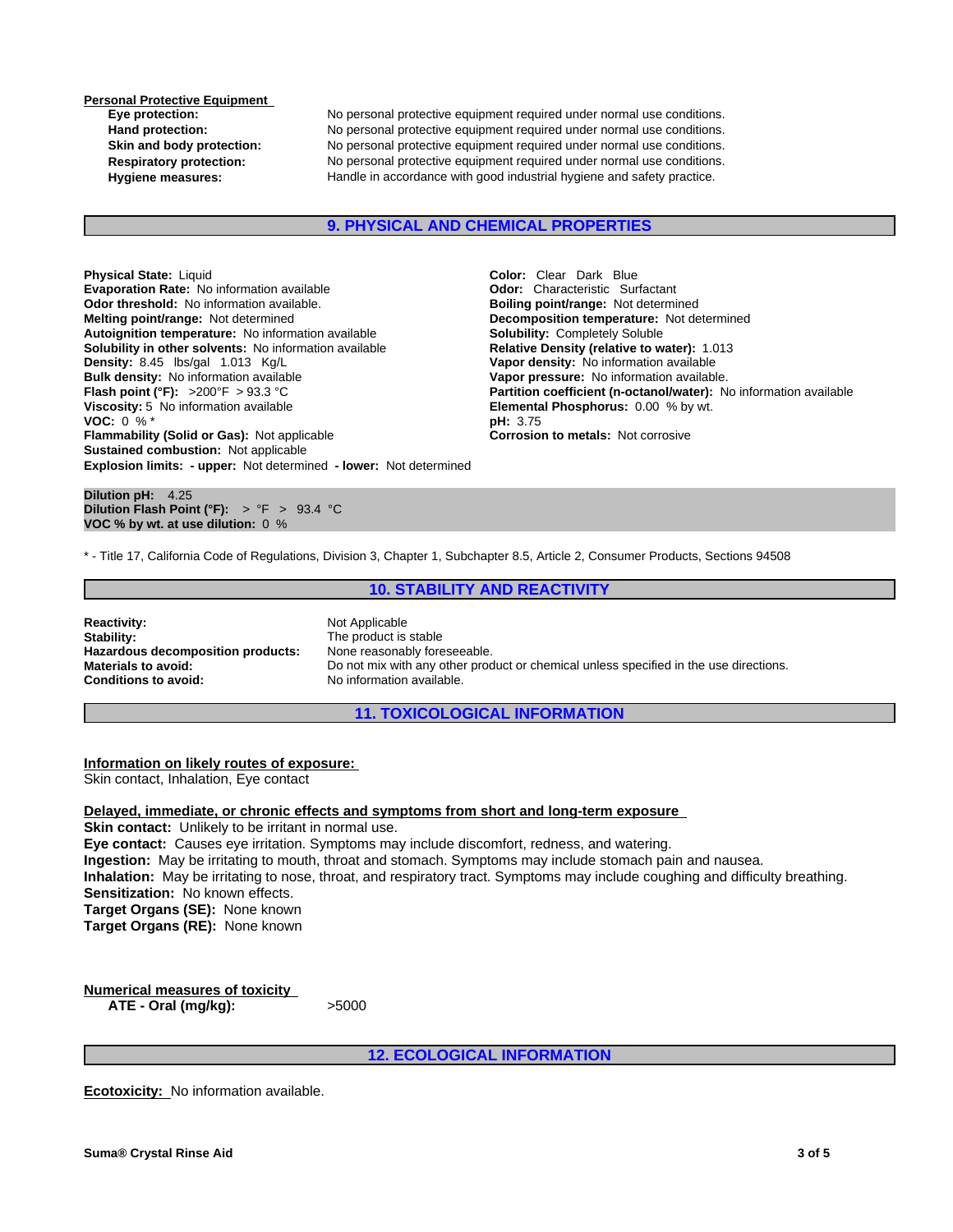#### **Persistence and Degradability:** No information available.

#### **Bioaccumulation:** No information available.

## **13. DISPOSAL CONSIDERATIONS**

**Waste from residues / unused products (undiluted product):** This product, as sold, if discarded or disposed, is not a hazardous waste according to Federal regulations (40 CFR 261.4 (b)(4)). Under RCRA, it is the responsibility of the user of the product to determine, at the time of disposal, whether the waste solution meets RCRA criteria for hazardous waste. Dispose in compliance with all Federal, state, provincial, and local laws and regulations.

**Waste from residues / unused products (diluted product):** This product, when diluted as stated on this SDS, is not a hazardous waste according to Federal regulations (40 CFR 261.4 (b)(4)). Under RCRA, it is the responsibility of the user of the product to determine, at the time of disposal, whether the waste solution meets RCRA criteria for hazardous waste. Dispose in compliance with all Federal, state, provincial, and local laws and regulations.

**RCRA Hazard Class (undiluted product):** Not Regulated **RCRA Hazard Class (diluted product):** Not Regulated **Contaminated Packaging:** Do not re-use empty containers.

## **14. TRANSPORT INFORMATION**

**DOT/TDG/IMDG:** The information provided below is the full transportation classification for this product. This description does not account for the package size(s) of this product, that may fall under a quantity exception, according to the applicable transportation regulations. When shipping dangerous goods, please consult with your internal, certified hazardous materials specialist to determine if any exceptions can be applied to your shipment.

#### **DOT (Ground) Bill of Lading Description:** NOT REGULATED

## **IMDG (Ocean) Bill of Lading Description:** NOT REGULATED

#### **15. REGULATORY INFORMATION**

## **International Inventories at CAS# Level**

All components of this product are listed on the following inventories: U.S.A. (TSCA), Canada (DSL/NDSL).

#### **RIGHT TO KNOW (RTK)**

| Ingredient(s)                    | CAS#        | <b>MARTK:</b> | <b>NJRTK:</b> | <b>PARTK:</b> | <b>RIRTK:</b> |
|----------------------------------|-------------|---------------|---------------|---------------|---------------|
| Water                            | 7732-18-5   |               |               |               |               |
| Sodium xylene sulfonate          | 1300-72-7   |               |               |               |               |
| Alkoxylated alcohol              | 111905-53-4 |               |               |               |               |
| Alcohols, C12-15-branched and    | 120313-48-6 |               |               |               |               |
| linear, ethoxylated propoxylated |             |               |               |               |               |
| 2-propenoic acid telomer with    | 66019-18-9  |               |               |               |               |
| sodium hydrogen sulfite          |             |               |               |               |               |

#### **CERCLA/ SARA**

#### **Canadian Regulations**

**16. OTHER INFORMATION**

**NFPA (National Fire Protection Association)**  Rating Scale: (Low Hazard) 0 - 4 (Extreme Hazard)

**Health** 1 **Flammability** 0 **Instability** 0 **Special Hazards** -